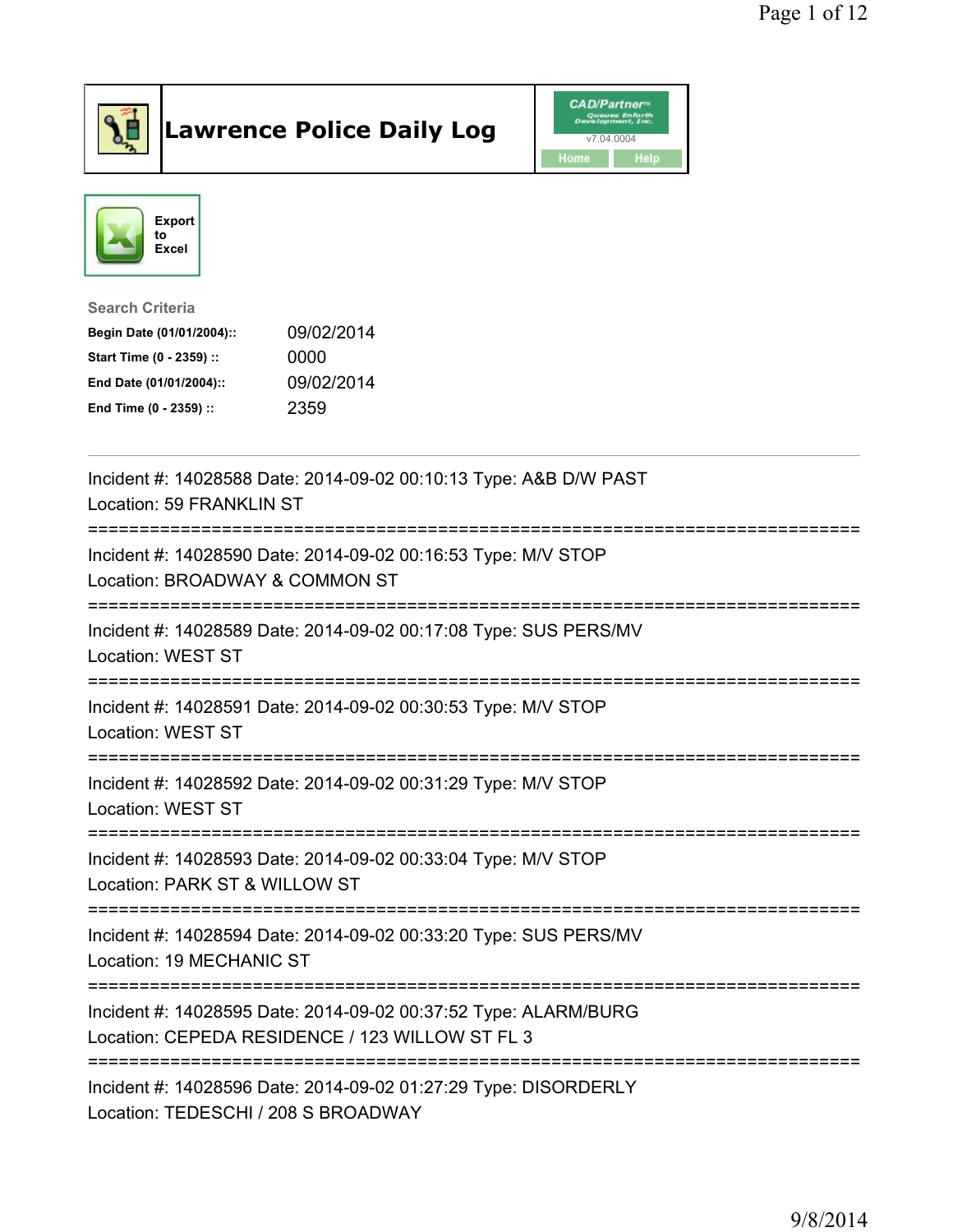| Incident #: 14028597 Date: 2014-09-02 01:47:17 Type: SUS PERS/MV<br>Location: 29 RIDGE RD                                                          |
|----------------------------------------------------------------------------------------------------------------------------------------------------|
| Incident #: 14028598 Date: 2014-09-02 02:40:06 Type: SUS PERS/MV<br>Location: 370 BROADWAY                                                         |
| Incident #: 14028599 Date: 2014-09-02 03:09:56 Type: M/V STOP<br>Location: ANDOVER ST & BLANCHARD ST<br>============================               |
| Incident #: 14028600 Date: 2014-09-02 03:16:48 Type: NOISE ORD<br>Location: 62 WATER ST #2                                                         |
| Incident #: 14028601 Date: 2014-09-02 04:57:32 Type: DOMESTIC/PROG<br>Location: 12 PORTLAND ST<br>=====================================            |
| Incident #: 14028602 Date: 2014-09-02 05:07:52 Type: SUS PERS/MV<br>Location: BURGER KING / 187 BROADWAY                                           |
| Incident #: 14028603 Date: 2014-09-02 05:53:22 Type: ALARMS<br>Location: 10 BALLARD WY                                                             |
| Incident #: 14028604 Date: 2014-09-02 05:57:24 Type: ALARMS<br>Location: 195 LOWELL ST                                                             |
| Incident #: 14028605 Date: 2014-09-02 06:03:10 Type: ALARMS<br>Location: MAIN STREAM GLOBAL / 91 GLENN ST                                          |
| Incident #: 14028606 Date: 2014-09-02 06:04:31 Type: MEDIC SUPPORT<br>Location: 139 BEACON ST                                                      |
| Incident #: 14028607 Date: 2014-09-02 07:08:54 Type: SUS PERS/MV<br>Location: SEVEN ELEVEN / 370 BROADWAY<br>===================================== |
| Incident #: 14028608 Date: 2014-09-02 07:38:02 Type: M/V STOP<br>Location: MERRIMACK ST & S BROADWAY<br>==================                         |
| Incident #: 14028609 Date: 2014-09-02 07:47:51 Type: M/V STOP<br>Location: MERRIMACK ST & S BROADWAY                                               |
| Incident #: 14028610 Date: 2014-09-02 07:48:59 Type: M/V STOP                                                                                      |

Location: BROADWAY & CROSS ST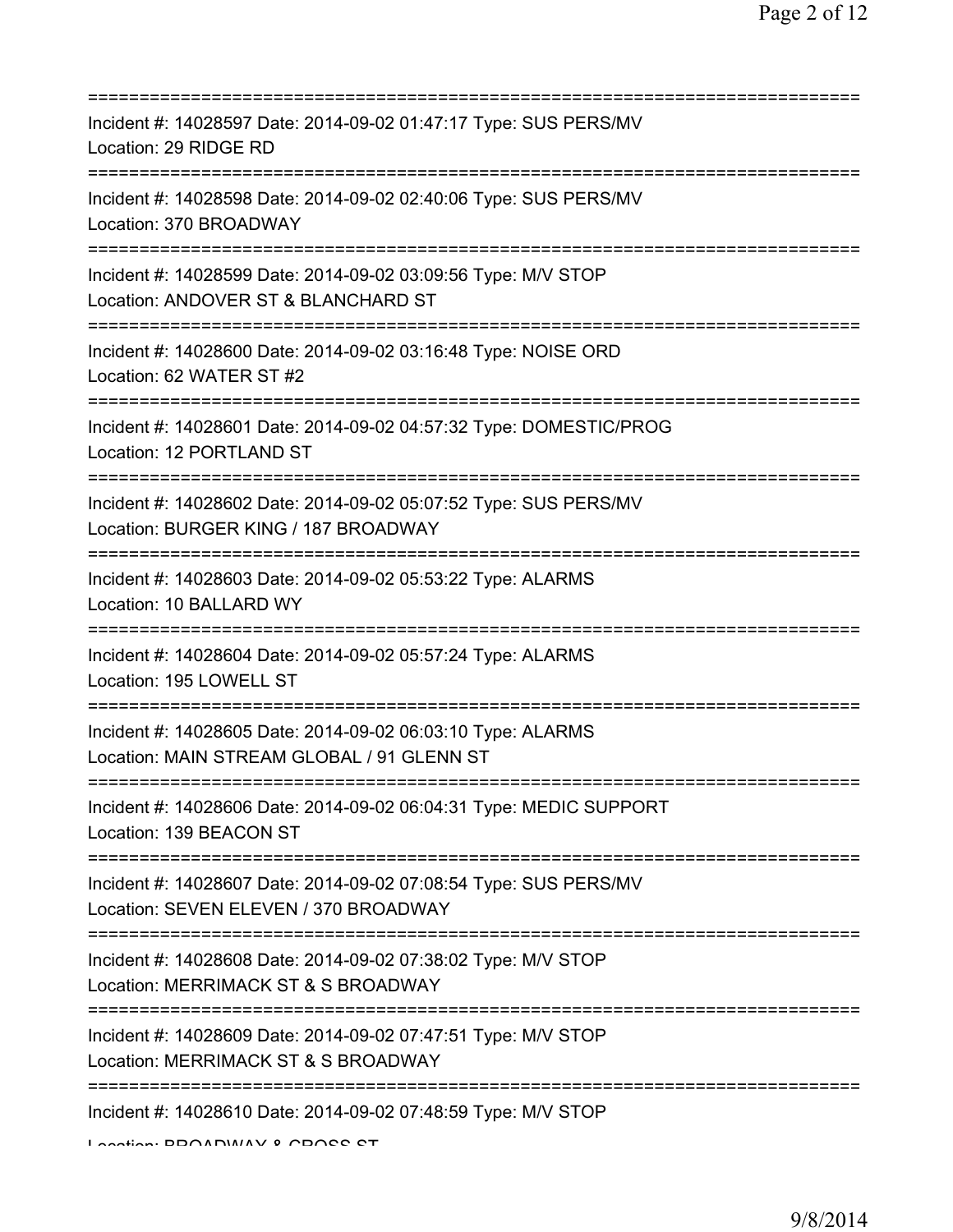| Incident #: 14028611 Date: 2014-09-02 07:56:11 Type: M/V STOP<br>Location: ANDOVER ST & PARKER ST                                      |
|----------------------------------------------------------------------------------------------------------------------------------------|
| Incident #: 14028612 Date: 2014-09-02 08:05:40 Type: B&E/MV/PAST<br><b>Location: HOLLY ST</b>                                          |
| Incident #: 14028613 Date: 2014-09-02 08:16:32 Type: M/V STOP<br>Location: ALDER ST & HAMPSHIRE ST                                     |
| Incident #: 14028614 Date: 2014-09-02 08:24:39 Type: M/V STOP<br>Location: CHESTNUT ST & SHORT ST                                      |
| Incident #: 14028615 Date: 2014-09-02 08:36:41 Type: SUS PERS/MV<br>Location: 50 ISLAND ST #303<br>=================================== |
| Incident #: 14028616 Date: 2014-09-02 08:38:23 Type: M/V STOP<br>Location: NEWTON ST & ROWE ST                                         |
| Incident #: 14028617 Date: 2014-09-02 08:38:26 Type: SUS PERS/MV<br>Location: TEDESCHI / 703 HAVERHILL ST                              |
| Incident #: 14028618 Date: 2014-09-02 08:40:41 Type: ALARMS<br>Location: 35 LISA LN                                                    |
| Incident #: 14028619 Date: 2014-09-02 08:42:33 Type: M/V STOP<br>Location: MANCHESTER ST & MAY ST                                      |
| Incident #: 14028620 Date: 2014-09-02 08:46:19 Type: MEDIC SUPPORT<br>Location: WEATHERBEE SCHOOL / 75 NEWTON ST                       |
| Incident #: 14028621 Date: 2014-09-02 08:46:28 Type: THREATS<br>Location: 41 BROOK ST                                                  |
| Incident #: 14028622 Date: 2014-09-02 09:26:26 Type: MV/BLOCKING<br>Location: 56 BAILEY ST                                             |
| Incident #: 14028623 Date: 2014-09-02 09:27:48 Type: INVEST CONT<br>Location: 68 FOSTER ST                                             |
| ================================<br>Incident #: 14028624 Date: 2014-09-02 09:30:46 Type: M/V STOP                                      |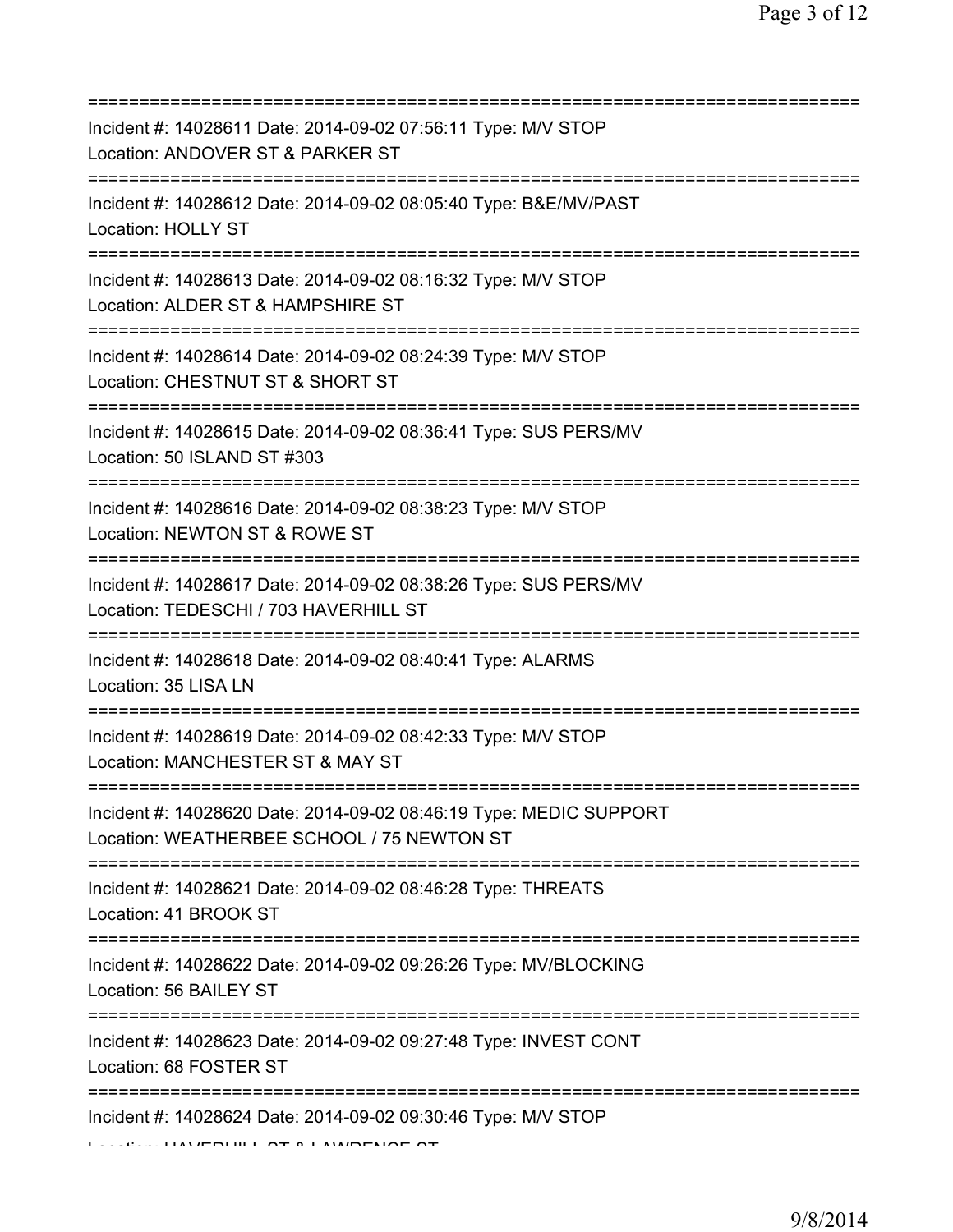| Incident #: 14028625 Date: 2014-09-02 09:35:10 Type: M/V STOP<br>Location: 33 JACKSON ST                                                    |
|---------------------------------------------------------------------------------------------------------------------------------------------|
| Incident #: 14028626 Date: 2014-09-02 09:36:45 Type: SHOTS FIRED<br><b>Location: CYPRESS AV</b>                                             |
| Incident #: 14028627 Date: 2014-09-02 09:39:21 Type: THREATS<br>Location: 19 BROOK ST                                                       |
| Incident #: 14028628 Date: 2014-09-02 09:48:53 Type: M/V STOP<br>Location: BROADWAY & VALLEY ST                                             |
| Incident #: 14028629 Date: 2014-09-02 09:52:08 Type: PARK & WALK<br>Location: BROADWAY & VALLEY ST<br>===================================== |
| Incident #: 14028630 Date: 2014-09-02 09:55:28 Type: DRUG VIO<br>Location: 1 SPRING ST<br>:==========================                       |
| Incident #: 14028631 Date: 2014-09-02 09:57:51 Type: GENERAL SERV<br>Location: CHILD CARE CENTER / 581 ANDOVER ST<br>=================      |
| Incident #: 14028632 Date: 2014-09-02 10:02:04 Type: TOW/REPOSSED<br>Location: 11 HUDSON AV                                                 |
| Incident #: 14028633 Date: 2014-09-02 10:08:05 Type: M/V STOP<br>Location: HAVERHILL & WARREN                                               |
| Incident #: 14028634 Date: 2014-09-02 10:10:17 Type: M/V STOP<br>Location: MANCHESTER ST & WEST ST                                          |
| =====================================<br>Incident #: 14028635 Date: 2014-09-02 10:21:05 Type: B&E FOLLOW UP<br>Location: 42 WHITMAN ST      |
| ;====================================<br>Incident #: 14028636 Date: 2014-09-02 10:26:08 Type: M/V STOP<br>Location: 26 MANCHESTER ST        |
| Incident #: 14028637 Date: 2014-09-02 10:29:51 Type: M/V STOP<br>Location: HAVERHILL ST & WEST ST                                           |
| Incident #: 14028638 Date: 2014-09-02 10:32:25 Type: B&E FOLLOW UP                                                                          |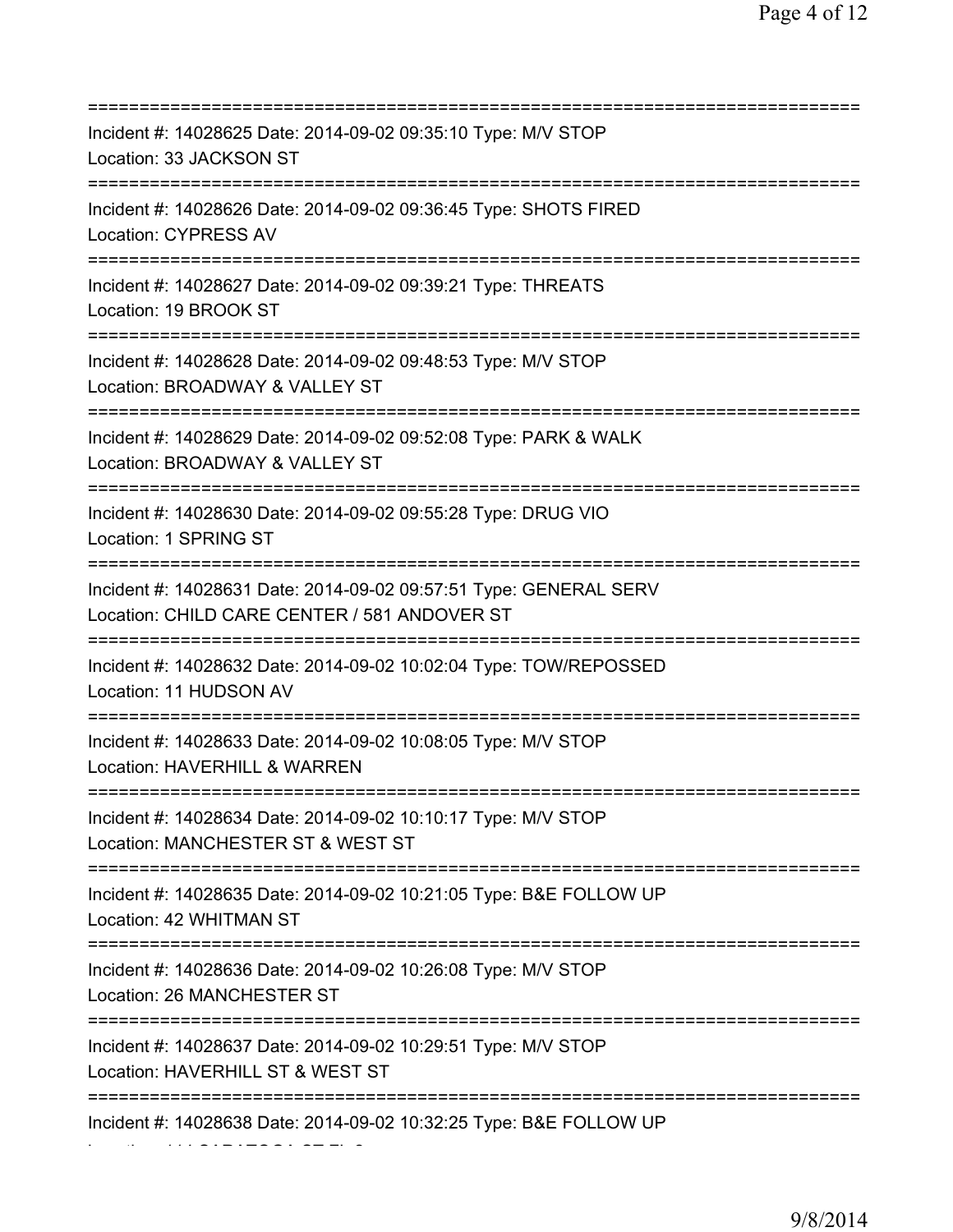| Incident #: 14028639 Date: 2014-09-02 10:42:25 Type: M/V STOP<br>Location: 211 MERRIMACK ST                                       |
|-----------------------------------------------------------------------------------------------------------------------------------|
| Incident #: 14028640 Date: 2014-09-02 10:45:43 Type: SUS PERS/MV<br>Location: 94 BRADFORD ST                                      |
| Incident #: 14028641 Date: 2014-09-02 10:55:19 Type: B&E FOLLOW UP<br>Location: 10 WILLOW ST FL 2<br>============================ |
| Incident #: 14028642 Date: 2014-09-02 10:58:09 Type: MEDIC SUPPORT<br>Location: S UNION ST & SALEM ST<br>====================     |
| Incident #: 14028643 Date: 2014-09-02 11:00:11 Type: INVEST CONT<br>Location: 343 LOWELL ST                                       |
| Incident #: 14028644 Date: 2014-09-02 11:00:59 Type: ANIMAL COMPL<br>Location: 205 S BROADWAY                                     |
| Incident #: 14028645 Date: 2014-09-02 11:10:19 Type: B&E FOLLOW UP<br>Location: 388 LOWELL ST                                     |
| Incident #: 14028646 Date: 2014-09-02 11:15:54 Type: M/V STOP<br>Location: MARKET ST & S UNION ST                                 |
| Incident #: 14028648 Date: 2014-09-02 11:43:25 Type: B&E/PAST<br>Location: 17 FERRY ST                                            |
| Incident #: 14028647 Date: 2014-09-02 11:43:30 Type: DRUG VIO<br>Location: LOWELL ST & MORTON ST                                  |
| Incident #: 14028649 Date: 2014-09-02 11:44:36 Type: M/V STOP<br>Location: E HAVERHILL & HOWARD                                   |
| Incident #: 14028650 Date: 2014-09-02 11:46:51 Type: INVESTIGATION<br>Location: 232 HAVERHILL ST                                  |
| Incident #: 14028651 Date: 2014-09-02 12:11:34 Type: M/V STOP<br>Location: S UNION & MARKET                                       |
| Incident #: 14028652 Date: 2014-09-02 12:16:22 Type: MAN DOWN                                                                     |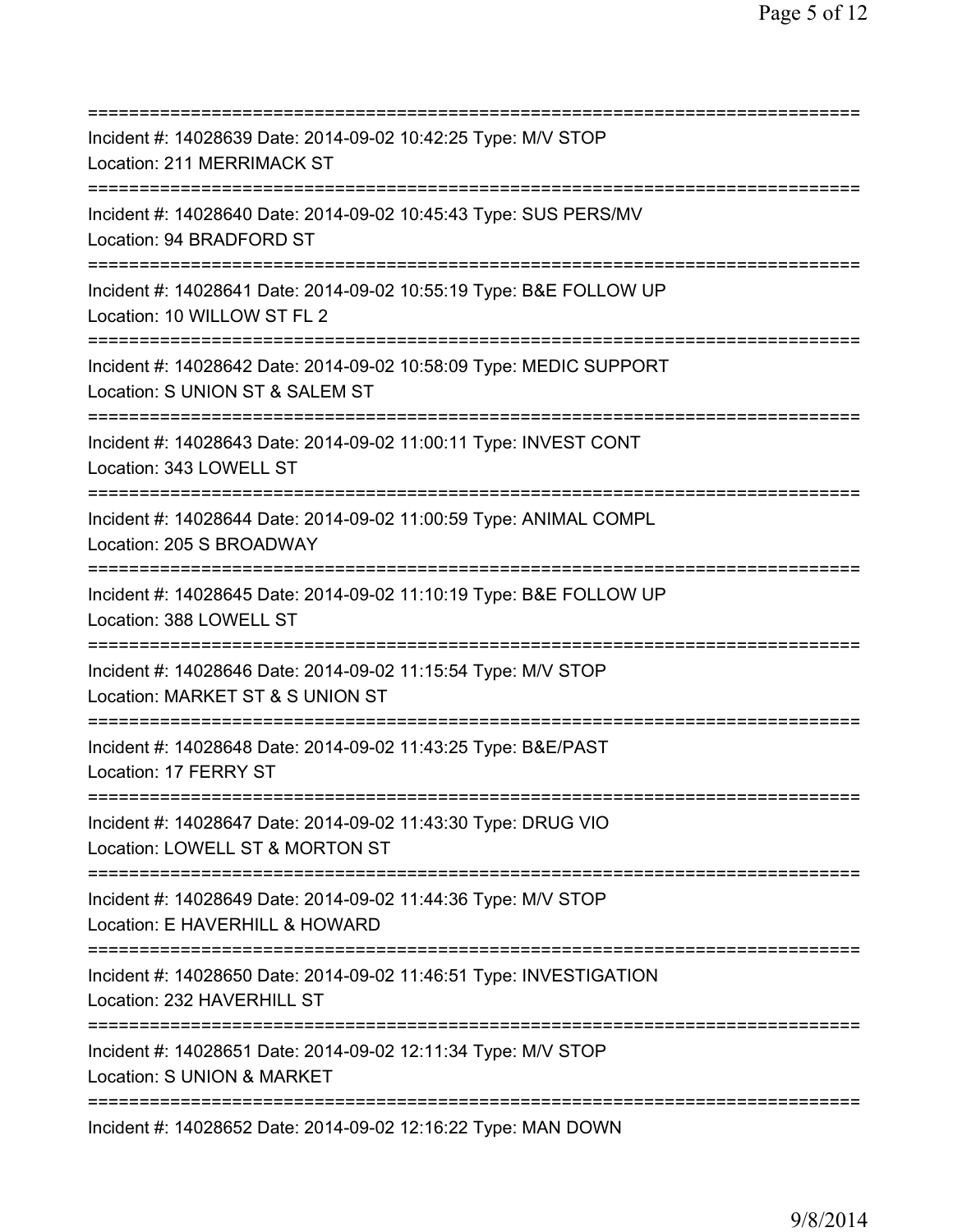=========================================================================== Incident #: 14028653 Date: 2014-09-02 12:16:51 Type: MAL DAMAGE Location: 34 BELMONT ST =========================================================================== Incident #: 14028654 Date: 2014-09-02 12:22:56 Type: MAL DAMAGE Location: 10 DIAMOND ST =========================================================================== Incident #: 14028655 Date: 2014-09-02 12:33:06 Type: ALARM/BURG Location: PORTUGUESE A SALAZAR CLUB / 2 SARATOGA ST =========================================================================== Incident #: 14028656 Date: 2014-09-02 12:33:09 Type: ALARM/BURG Location: 17 BLAKEMORE CT =========================================================================== Incident #: 14028657 Date: 2014-09-02 12:40:34 Type: TRESPASSING Location: CVS PHARMACY / 266 BROADWAY =========================================================================== Incident #: 14028658 Date: 2014-09-02 12:41:22 Type: B&E FOLLOW UP Location: 50 COMMON ST =========================================================================== Incident #: 14028659 Date: 2014-09-02 12:44:39 Type: ALARM/BURG Location: ST JOSEPH'S RECTORY / 241 HAMPSHIRE ST =========================================================================== Incident #: 14028660 Date: 2014-09-02 12:51:21 Type: CK WELL BEING Location: 353 ELM ST #615 =========================================================================== Incident #: 14028661 Date: 2014-09-02 13:00:07 Type: SUICIDE ATTEMPT Location: 45 SULLIVAN AV =========================================================================== Incident #: 14028662 Date: 2014-09-02 13:06:38 Type: WARRANT SERVE Location: 90 LOWELL ST =========================================================================== Incident #: 14028663 Date: 2014-09-02 13:23:10 Type: MAL DAMAGE Location: ARLINGTON ST & LAWRENCE ST =========================================================================== Incident #: 14028664 Date: 2014-09-02 13:23:15 Type: SUS PERS/MV Location: 343 BROADWAY =========================================================================== Incident #: 14028665 Date: 2014-09-02 13:53:51 Type: 209A/SERVE Location: 64 MANCHESTER ST =========================================================================== Incident #: 14028666 Date: 2014-09-02 14:02:54 Type: 209A/SERVE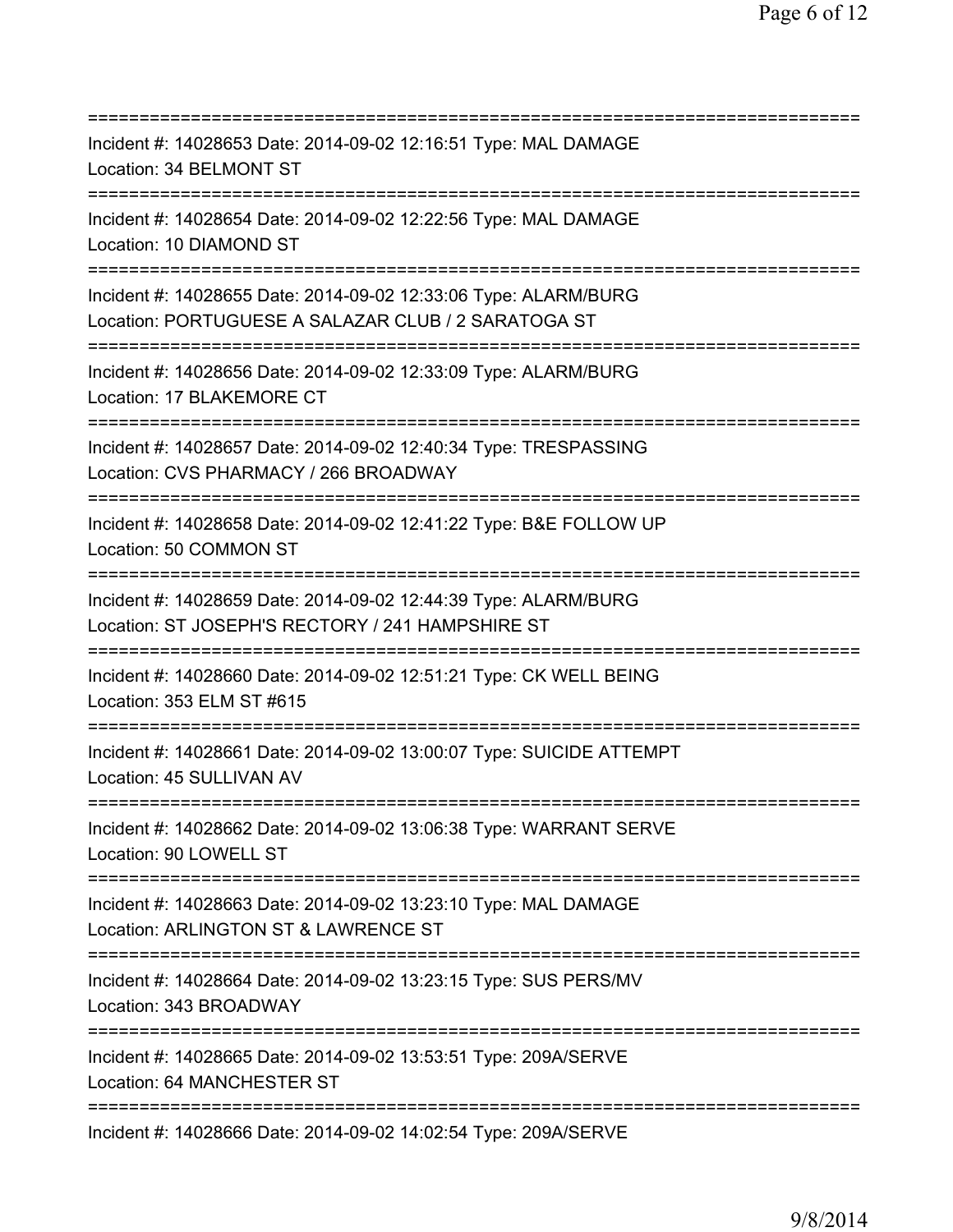Location: 22 BYRON AV =========================================================================== Incident #: 14028667 Date: 2014-09-02 14:05:18 Type: B&E FOLLOW UP Location: 139 GARDEN ST FL 1 =========================================================================== Incident #: 14028668 Date: 2014-09-02 14:15:53 Type: B&E FOLLOW UP Location: 209 JACKSON ST FL 1 =========================================================================== Incident #: 14028669 Date: 2014-09-02 14:18:22 Type: FIGHT Location: FARNHAM ST & FOSTER ST =========================================================================== Incident #: 14028670 Date: 2014-09-02 14:38:20 Type: WIRE DOWN Location: 86 LEROY AV =========================================================================== Incident #: 14028671 Date: 2014-09-02 14:41:31 Type: DISTURBANCE Location: 34 BEACON AV =========================================================================== Incident #: 14028672 Date: 2014-09-02 14:43:09 Type: MAL DAMAGE Location: 18 CAMPO SECO ST =========================================================================== Incident #: 14028673 Date: 2014-09-02 14:55:59 Type: SUS PERS/MV Location: BRADFORD ST & BROADWAY =========================================================================== Incident #: 14028674 Date: 2014-09-02 15:01:23 Type: MAL DAMAGE Location: GREATER LAWRENCE BOATING / 1 EATON ST =========================================================================== Incident #: 14028675 Date: 2014-09-02 15:04:15 Type: M/V STOP Location: 63 MILTON ST =========================================================================== Incident #: 14028676 Date: 2014-09-02 15:05:44 Type: SUS PERS/MV Location: E HAVERHILL ST & FERRY ST =========================================================================== Incident #: 14028677 Date: 2014-09-02 15:05:57 Type: AUTO ACC/UNK PI Location: COMMONWEALTH DR & MARSTON ST =========================================================================== Incident #: 14028678 Date: 2014-09-02 15:09:13 Type: CK WELL BEING Location: BROOK ST =========================================================================== Incident #: 14028679 Date: 2014-09-02 15:20:21 Type: FIGHT Location: 35 BROOK ST =========================================================================== Incident #: 14028680 Date: 2014 09 02 15:38:46 Type: AUTO ACC/UNK PI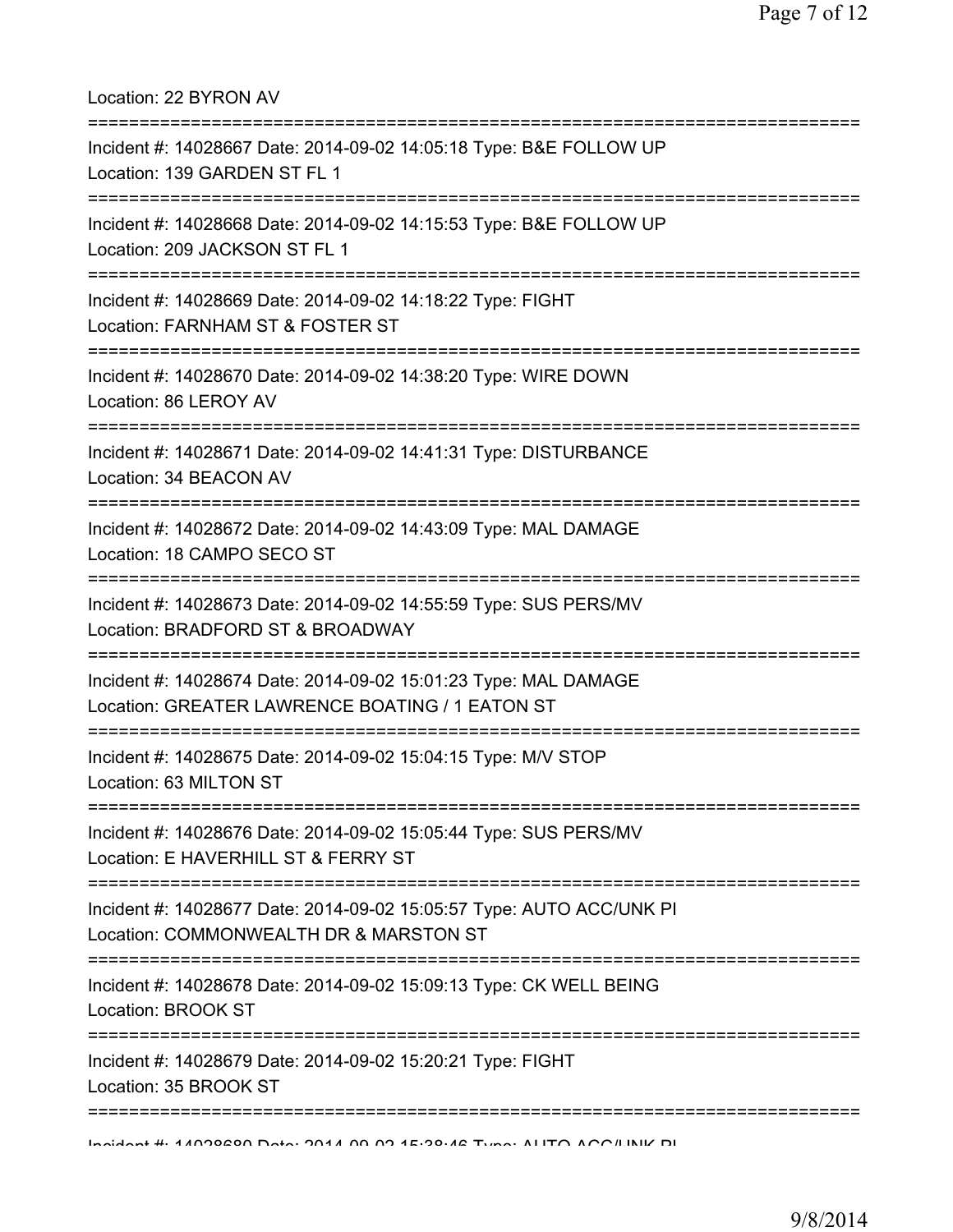Location: LAWRENCE BOYS + GIRLS CLUB / 136 WATER ST =========================================================================== Incident #: 14028681 Date: 2014-09-02 15:51:26 Type: GENERAL SERV Location: ANDOVER ST & INTERNATIONAL WY =========================================================================== Incident #: 14028683 Date: 2014-09-02 16:01:48 Type: B&E/MV/PAST Location: 34 LENOX CIR =========================================================================== Incident #: 14028682 Date: 2014-09-02 16:01:58 Type: AUTO ACC/PI Location: 137 BERKELEY ST =========================================================================== Incident #: 14028684 Date: 2014-09-02 16:09:11 Type: SUS PERS/MV Location: BROADWAY & LOWELL ST =========================================================================== Incident #: 14028685 Date: 2014-09-02 16:13:48 Type: AUTO ACC/PI Location: 658 ESSEX ST =========================================================================== Incident #: 14028686 Date: 2014-09-02 16:26:49 Type: DOMESTIC/PROG Location: 490 HAMPSHIRE ST #606 =========================================================================== Incident #: 14028687 Date: 2014-09-02 16:28:24 Type: B&E FOLLOW UP Location: 10 WILLOW ST =========================================================================== Incident #: 14028688 Date: 2014-09-02 16:41:22 Type: AUTO ACC/UNK PI Location: ANDOVER ST & CLIFTON ST =========================================================================== Incident #: 14028689 Date: 2014-09-02 16:43:37 Type: 911 HANG UP Location: 279 LAWRENCE ST FL 1 =========================================================================== Incident #: 14028691 Date: 2014-09-02 16:51:47 Type: 209A/VIOLATION Location: 90 LOWELL ST =========================================================================== Incident #: 14028690 Date: 2014-09-02 16:54:49 Type: MEDIC SUPPORT Location: 133 E HAVERHILL ST FL 1 =========================================================================== Incident #: 14028692 Date: 2014-09-02 17:00:17 Type: AUTO ACC/NO PI Location: GROTON ST & S BROADWAY =========================================================================== Incident #: 14028693 Date: 2014-09-02 17:02:25 Type: AUTO ACC/NO PI Location: 40 MANCHESTER ST ===========================================================================  $1$ ,  $\mu$  ,  $\mu$  1908861 Dete: 2014 09 08 17:18:08 Type: STOL/MV/DAS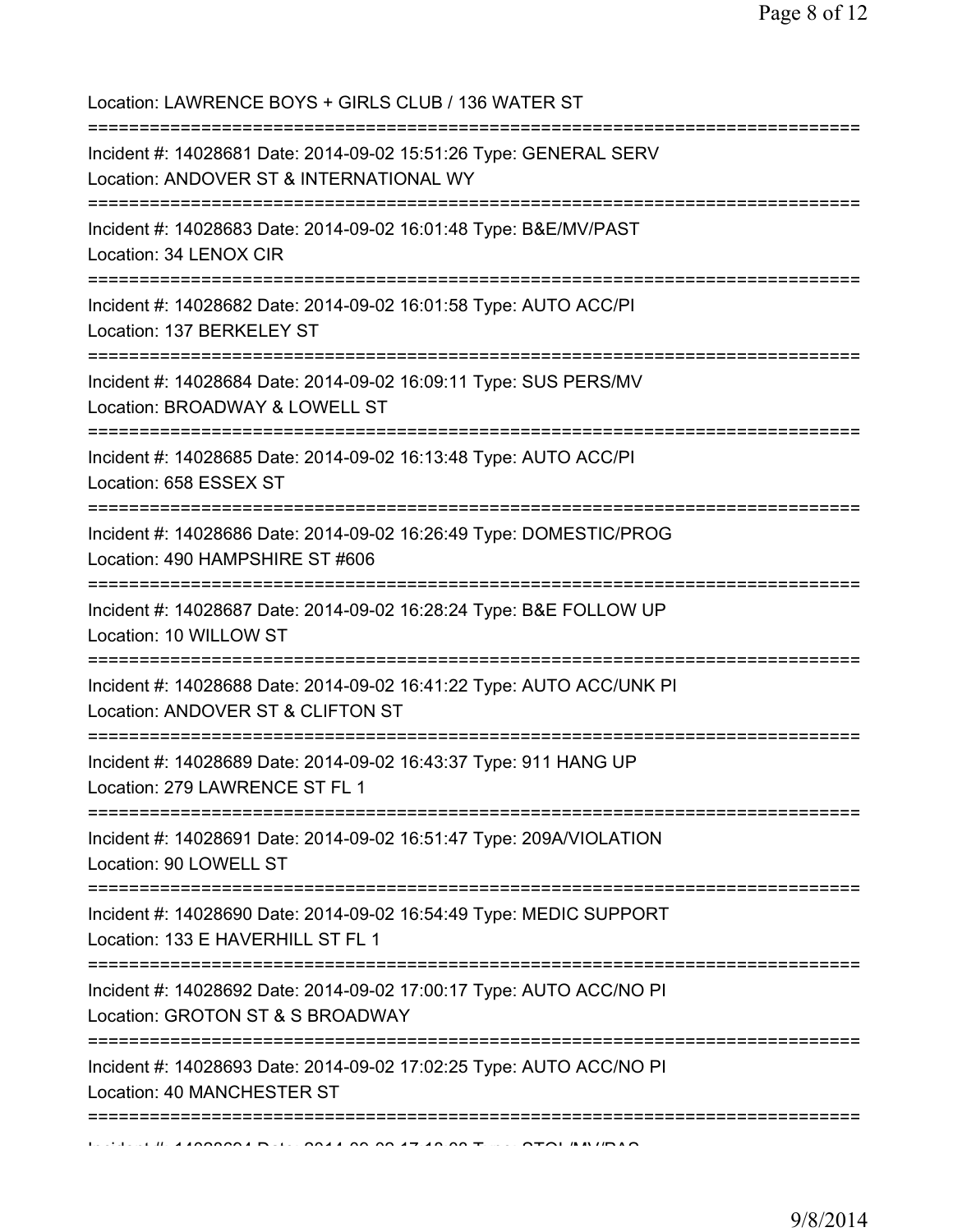Location: ESSEX ST

| Incident #: 14028695 Date: 2014-09-02 17:24:14 Type: HIT & RUN M/V<br>Location: FRANKLIN ST & TREMONT ST<br>============================== |
|--------------------------------------------------------------------------------------------------------------------------------------------|
| Incident #: 14028696 Date: 2014-09-02 17:28:28 Type: M/V STOP<br>Location: HAMPSHIRE ST & PARK ST                                          |
| Incident #: 14028698 Date: 2014-09-02 17:30:31 Type: CK WELL BEING<br>Location: 48 MELVIN ST #9-19                                         |
| Incident #: 14028697 Date: 2014-09-02 17:31:08 Type: MISSING PERS<br>Location: 700 ESSEX ST                                                |
| Incident #: 14028699 Date: 2014-09-02 17:42:26 Type: DOMESTIC/PAST<br>Location: 54 SARGENT ST FL 3                                         |
| Incident #: 14028700 Date: 2014-09-02 17:44:14 Type: SUS PERS/MV<br>Location: 29 S BOWDOIN ST<br>:=====================================    |
| Incident #: 14028701 Date: 2014-09-02 17:53:12 Type: NOISE ORD<br>Location: 27 KENDRICK ST FL 3                                            |
| Incident #: 14028702 Date: 2014-09-02 17:54:37 Type: M/V STOP<br>Location: BROADWAY & LOWELL ST                                            |
| :=========================<br>Incident #: 14028703 Date: 2014-09-02 17:58:07 Type: E911 HANGUP<br>Location: CVS PHARMACY / 205 S BROADWAY  |
| Incident #: 14028704 Date: 2014-09-02 18:02:34 Type: FRAUD<br>Location: 9 LOGAN ST #2ND                                                    |
| Incident #: 14028705 Date: 2014-09-02 18:10:22 Type: ALARM/BURG<br>Location: LABOR READY/9786820753 / 599 CANAL ST                         |
| Incident #: 14028706 Date: 2014-09-02 18:18:33 Type: MAN DOWN<br>Location: 16 BERKELEY ST                                                  |
| Incident #: 14028707 Date: 2014-09-02 18:21:01 Type: WIRE DOWN<br>Location: LAWRENCE ST & OAK ST                                           |
|                                                                                                                                            |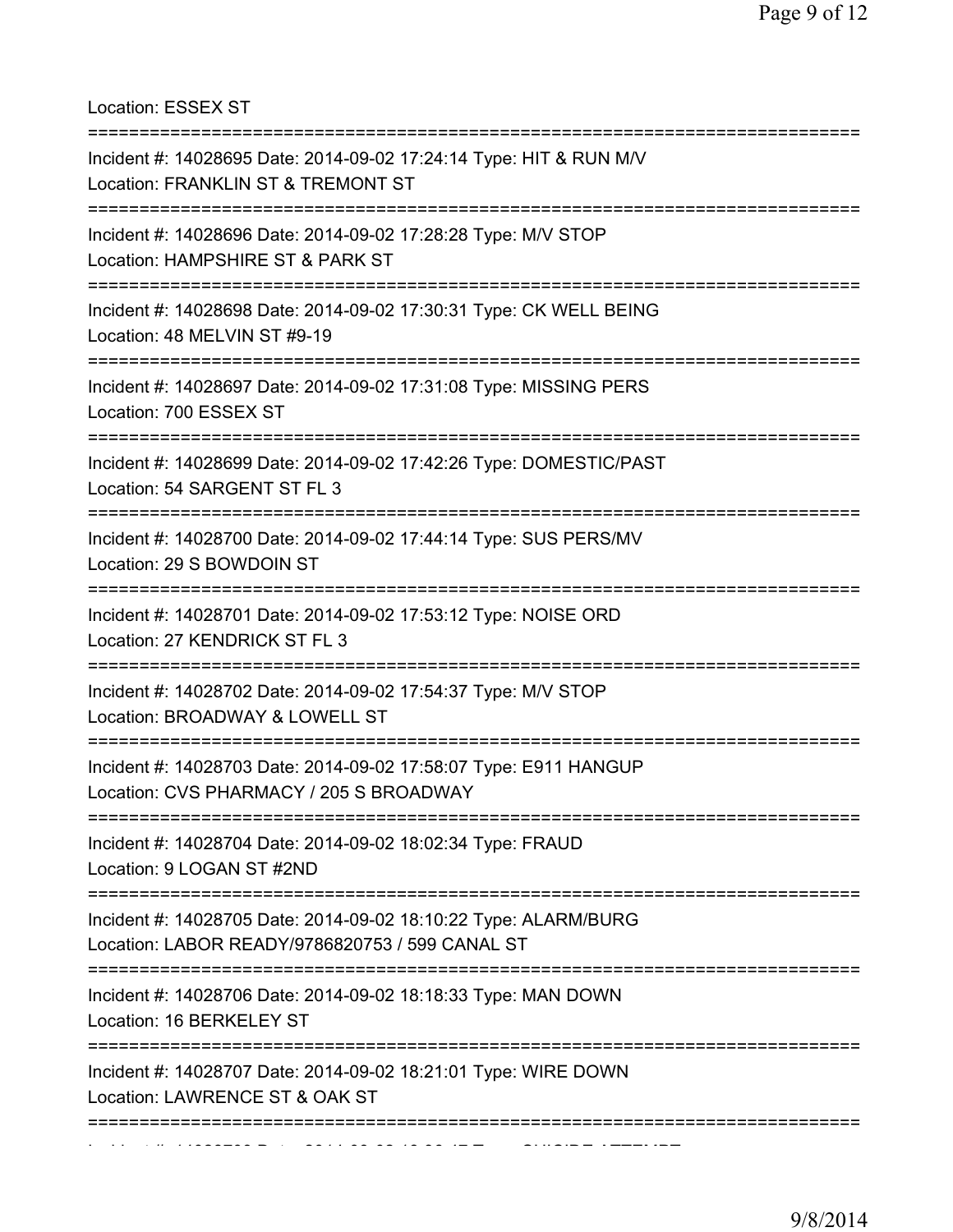Location: 137 BYRON AV FL 1

| Incident #: 14028708 Date: 2014-09-02 18:36:54 Type: INVEST CONT<br>Location: YMCA / 40 LAWRENCE ST                                       |
|-------------------------------------------------------------------------------------------------------------------------------------------|
| Incident #: 14028710 Date: 2014-09-02 18:47:13 Type: RECOV/STOL/MV<br>Location: 9 MELROSE TER                                             |
| Incident #: 14028711 Date: 2014-09-02 18:52:46 Type: HIT & RUN M/V<br>Location: HAVERHILL ST & MAY ST                                     |
| Incident #: 14028712 Date: 2014-09-02 18:53:23 Type: MAN DOWN<br>Location: 16 BERKELEY ST                                                 |
| Incident #: 14028713 Date: 2014-09-02 18:53:46 Type: ALARM/BURG<br>Location: GENERAL AUTO SUPPLY / 420 HAVERHILL ST<br>------------------ |
| Incident #: 14028714 Date: 2014-09-02 19:07:57 Type: DISORDERLY<br>Location: 550 BROADWAY                                                 |
| Incident #: 14028715 Date: 2014-09-02 19:14:07 Type: UNWANTEDGUEST<br>Location: 8 GRACE TER #7                                            |
| Incident #: 14028717 Date: 2014-09-02 19:18:40 Type: MV/BLOCKING<br>Location: 171 HIGH ST                                                 |
| Incident #: 14028716 Date: 2014-09-02 19:19:43 Type: ANIMAL COMPL<br>Location: 296 AMES ST FL 1                                           |
| Incident #: 14028720 Date: 2014-09-02 19:21:56 Type: INVEST CONT<br>Location: 66 HAMPSHIRE ST                                             |
| Incident #: 14028718 Date: 2014-09-02 19:24:37 Type: UNKNOWN PROB<br>Location: 59 HOLLY ST #5                                             |
| Incident #: 14028719 Date: 2014-09-02 19:24:43 Type: B&E/PAST<br>Location: 125 HAVERHILL ST                                               |
| Incident #: 14028721 Date: 2014-09-02 20:03:03 Type: MV/BLOCKING<br>Location: 14 BUNKERHILL ST                                            |
|                                                                                                                                           |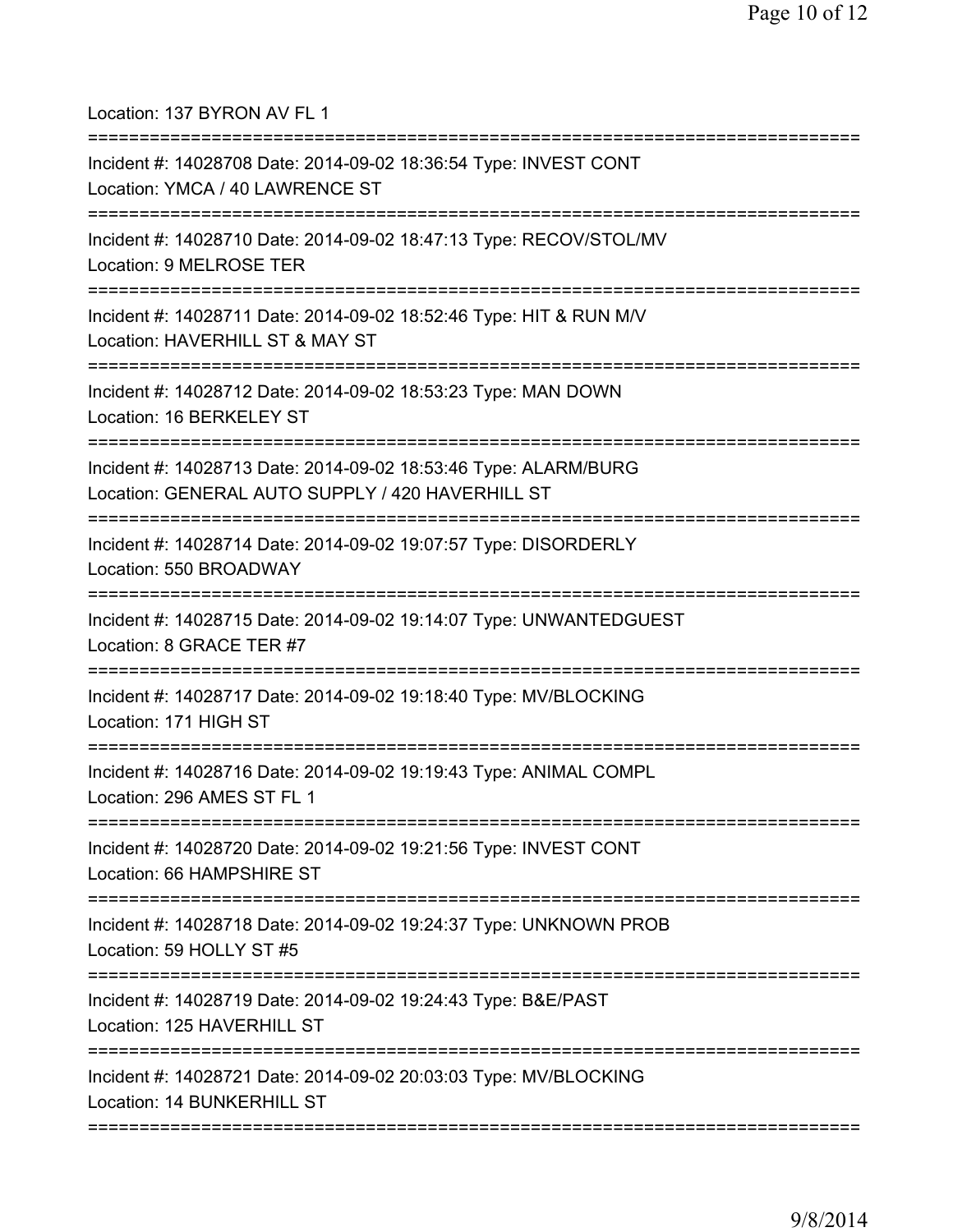Location: 43 TRENTON ST #3

| Incident #: 14028723 Date: 2014-09-02 20:12:31 Type: M/V STOP<br>Location: KINGSTON ST & S BROADWAY                                                                       |
|---------------------------------------------------------------------------------------------------------------------------------------------------------------------------|
| =========================<br>Incident #: 14028724 Date: 2014-09-02 20:14:06 Type: SUS PERS/MV<br>Location: 35 LORING ST                                                   |
| Incident #: 14028725 Date: 2014-09-02 20:21:05 Type: AUTO ACC/UNK PI<br>Location: 291 BROADWAY                                                                            |
| Incident #: 14028726 Date: 2014-09-02 20:22:48 Type: HIT & RUN M/V<br>Location: 700 ESSEX ST                                                                              |
| Incident #: 14028727 Date: 2014-09-02 20:23:07 Type: RECOV/STOL/MV<br>Location: BIG CITY BAR AND GRILLE / 65 MERRIMACK ST<br>;====================================        |
| Incident #: 14028728 Date: 2014-09-02 20:25:34 Type: ALARM/BURG<br>Location: TOP DONUT / 123 LAWRENCE ST                                                                  |
| Incident #: 14028729 Date: 2014-09-02 21:56:00 Type: TOW/REPOSSED<br>Location: 68 KNOX ST #1                                                                              |
| Incident #: 14028730 Date: 2014-09-02 22:22:41 Type: SUS PERS/MV<br>Location: CITY HALL / 200 COMMON ST                                                                   |
| Incident #: 14028731 Date: 2014-09-02 22:40:37 Type: FIRE<br>Location: BRUCE SCHOOL / 135 BUTLER ST                                                                       |
| ====================================<br>Incident #: 14028732 Date: 2014-09-02 22:50:26 Type: ALARM/BURG<br>Location: RESD; MESIDOR, VLADEMIR9787476984 / 30 1/2 MORTON ST |
| Incident #: 14028733 Date: 2014-09-02 22:54:31 Type: SUS PERS/MV<br>Location: JORDAN ST                                                                                   |
| :================<br>Incident #: 14028734 Date: 2014-09-02 23:25:30 Type: DRUG VIO<br>Location: BROADWAY & HAVERHILL ST                                                   |
| Incident #: 14028735 Date: 2014-09-02 23:45:17 Type: M/V STOP<br>Location: HIGH ST                                                                                        |
|                                                                                                                                                                           |